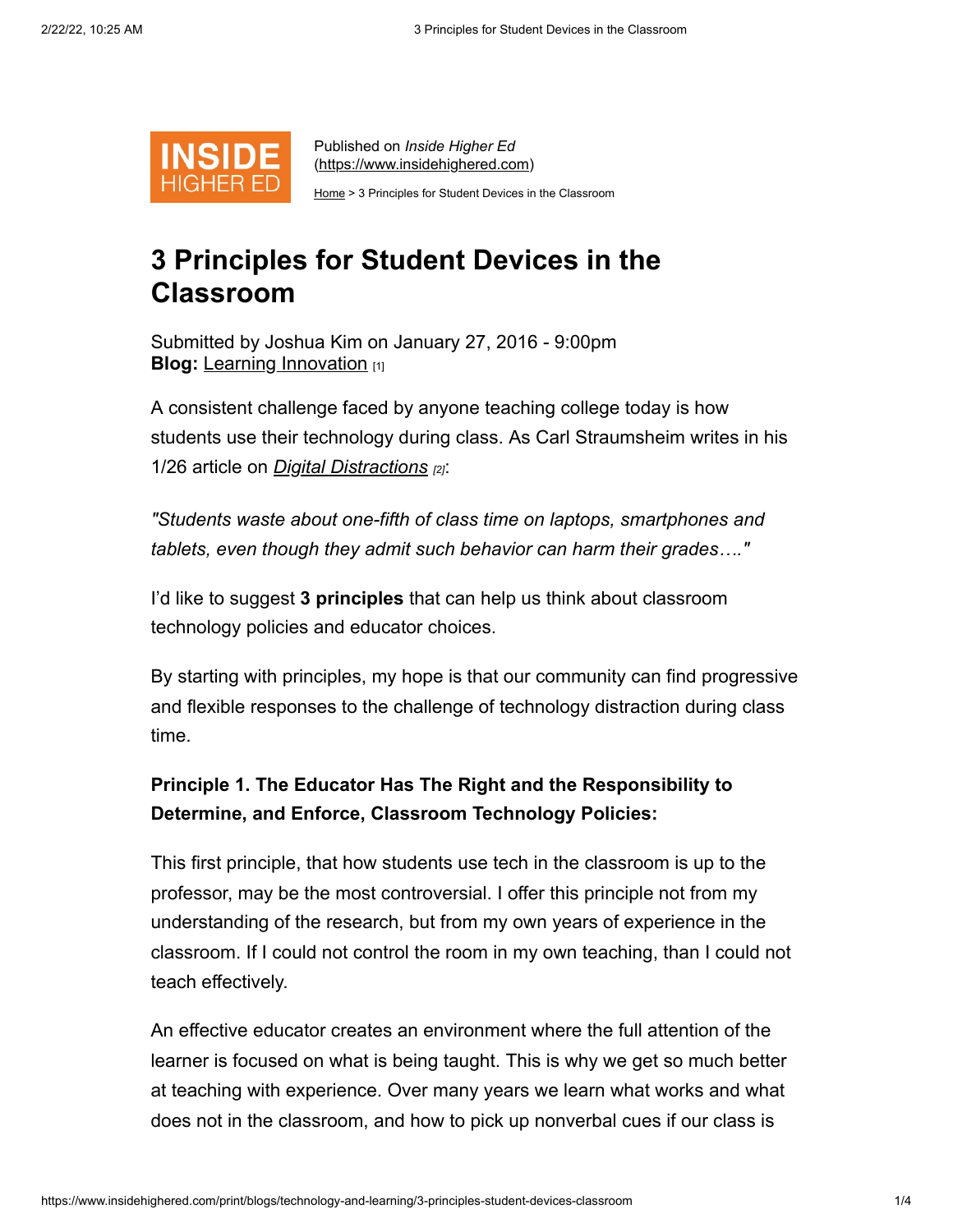coming along the journey with us. We learn to adjust in real time, and we get good at figuring out what changes to make in the class session that will promote the learning goals that we want.

None of this can happen unless the educator can direct what happens inside the classroom. The authority of the educator in the classroom must be understood and agreed upon by all parties. This does not mean that the educator can abuse that authority, as that will be the quickest way to break trust with the learners.

Being able to direct the students about when technology is used - even if the answer is that technology *is never used* - is necessary and appropriate.

It is up to the faculty. It is their call. *It is your call.*

### **Principle 2. Any Use of Student Technology In the Classroom Should Be Intentional:**

The second principle is that any technology use in the classroom should be intentional. The ground rules for how and when technology in the class is to be used should be clear and transparent. There are many instances where technology is a tool that can assist in learning. And there are even more times where the technology can distract. The goal is to make sure that when students use technology in the classroom that the technology is being used for a reason.

The worst way for students to use technology is to take notes. If at all possible it makes more sense to hand-out class notes (or PowerPoint decks) before class. Let the students take hand-written notes on the slides. Try to avoid a situation where students feel that they need to transcribe the information that is being delivered in the front of the room. The goal of class should be synthesis, context, connection, thinking, discussion, and debate - not information delivery. In 2016 we have better ways of delivering information than one person talking (the professor) and another person (the student) madly trying to type whatever is being said.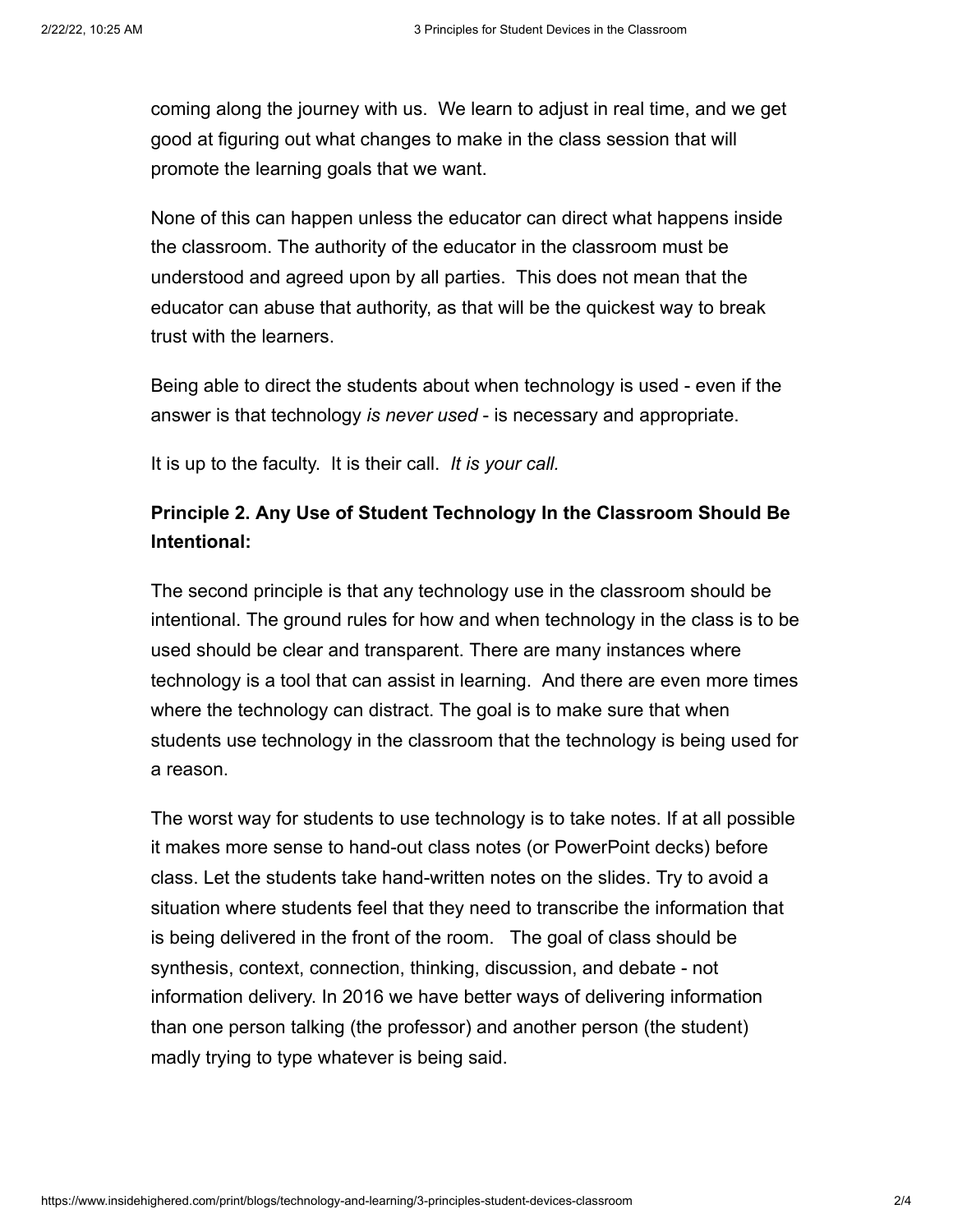A good use of technology in the classroom is to facilitate active learning. Laptops, tablets, phones, and the web (but especially laptops) are great for creating things. Use class time to have students or groups do research, create quick presentations, and lead classroom discussions. An amazing amount of actual work can be accomplished during class time - especially if the professor can walk around and coach.

This method is much closer to how today's students will use technology in their jobs. The technology will be a tool to accomplish work. We should be spending time practicing these skills - and doing so in the presence of experienced educators.

#### **Principle 3. Classroom Technology Policies Constitute Teachable Moments:**

The final principle that I'll offer to guide your decision making on technology in the classroom is to push for teachable moments. Your classroom technology policies should help your students think about how they use technology in their lives. Taking considerable time to talking with your students about your policies - and why and how you use technology in your own work - will help your students make good technology choices in the future.

It is always a good idea to make explicit your teaching choices. Investing class time in talking about how learning works, and in how you teach, can feel like a distraction. There is, after all, so much material to get through. But this is time well spent. Your students will be much more likely to accept (if not embrace) your classroom technology choices if you talk about the reasons behind those choices.

Are these 3 principles relevant to the decisions that you get to make in your teaching?

Do you have the authority and resources in your teaching environment to enact these principles?

What principles would you offer to refine, refute, or extend these ideas about technology in the classroom?